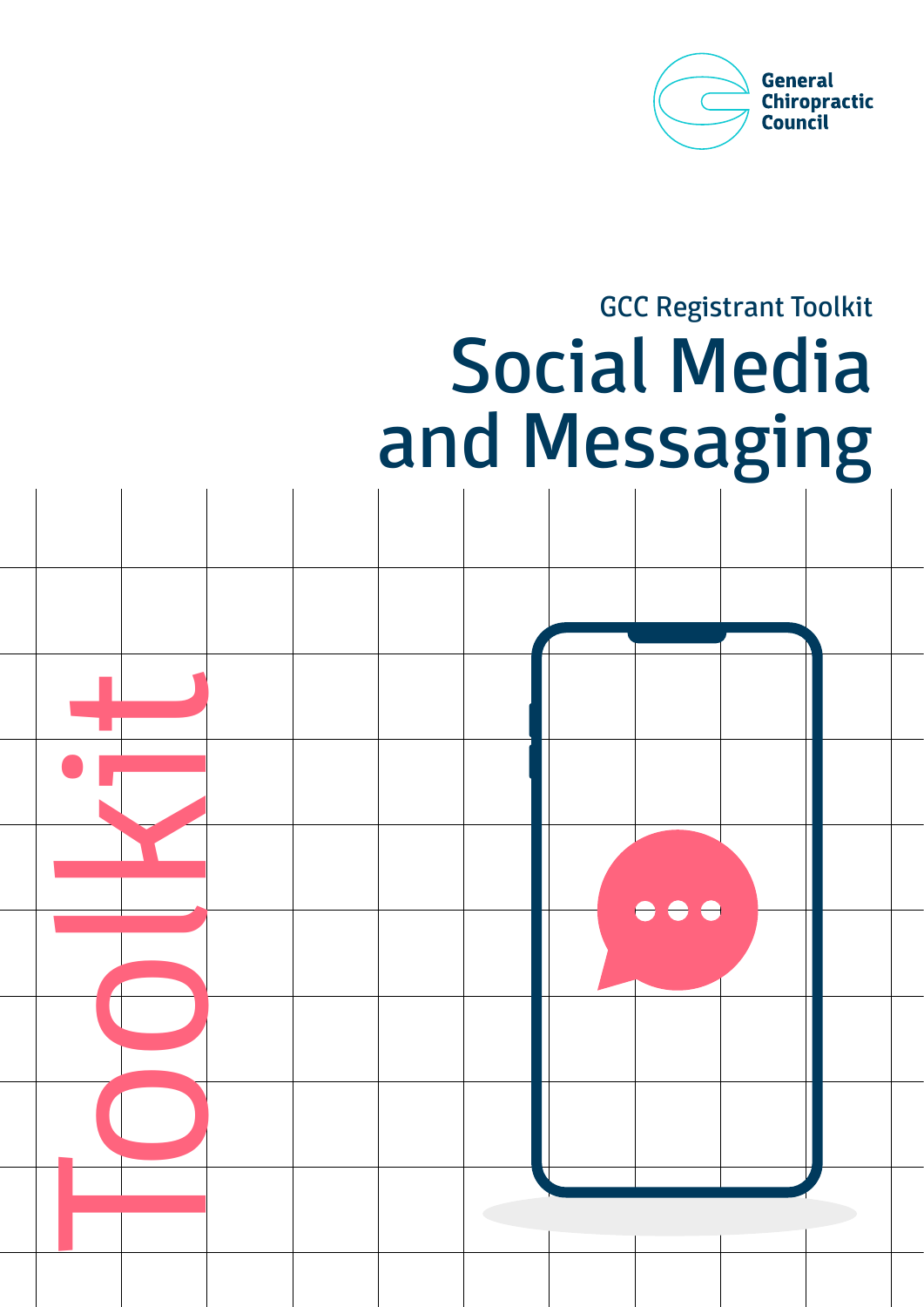## The power of social media and messaging

Within the last 20 years, social media and messaging have become an integral, and at times valuable, part of our society. Various platforms, such as Facebook, Twitter, YouTube, Instagram and WhatsApp, allow people to share content easily and freely with each other. For business, the use of social media and messaging platforms has added an additional marketing and communication channel, enabling rapid and direct interaction with existing and potential customers.

However, for all the advantages and benefits that social media and messaging offer, there are several common pitfalls that, if not avoided, can create reputational and legal problems for an individual or business.

As a chiropractor registered with the General Chiropractic Council (GCC), there are several requirements that you must consider, when marketing or communicating your service or business via social media and messaging.

Standards B3, B4 and B5 of the GCC's Standards of Conduct, Performance and Ethics for Chiropractors (the **[GCC Code](http://www.gcc-uk.org/the-code)**) contain provisions relating to marketing and communicating of chiropractic services and businesses. Furthermore, since 2011 the Advertising Standards Authority (ASA) CAP Code has extended its remit to cover advertising content on company websites and their social media accounts.

The purpose of this GCC social media and messaging toolkit, is to help chiropractors avoid some of the more common issues that have arisen when promoting their chiropractic businesses or services, some of which have led to Fitness to Practise complaints.

The toolkit is not exhaustive, but provides you with top-line advice on what is likely to be acceptable or unacceptable in respect of social media content, as well as providing some useful links and advice on maintaining your online presence. We would also recommend reading the GCC **[advertising](http://www.gcc-uk.org/toolkit-advertising)** and **[website](http://www.gcc-uk.org/toolkit-website)** toolkits for further guidance.

Finally, for ease of reading, social media is defined as including messaging applications for the remainder of this toolkit.

## **CONTENTS**

- 3. Introduction to social media
- 6. Four rules when posting social media content
- 8. Good practice in social media
- 9. What treatments can I advertise?
- 10. Claims and treatments beyond chiropractic
- 11. Presenting your credentials
- 12. Advertising Standards Authority and CAP Code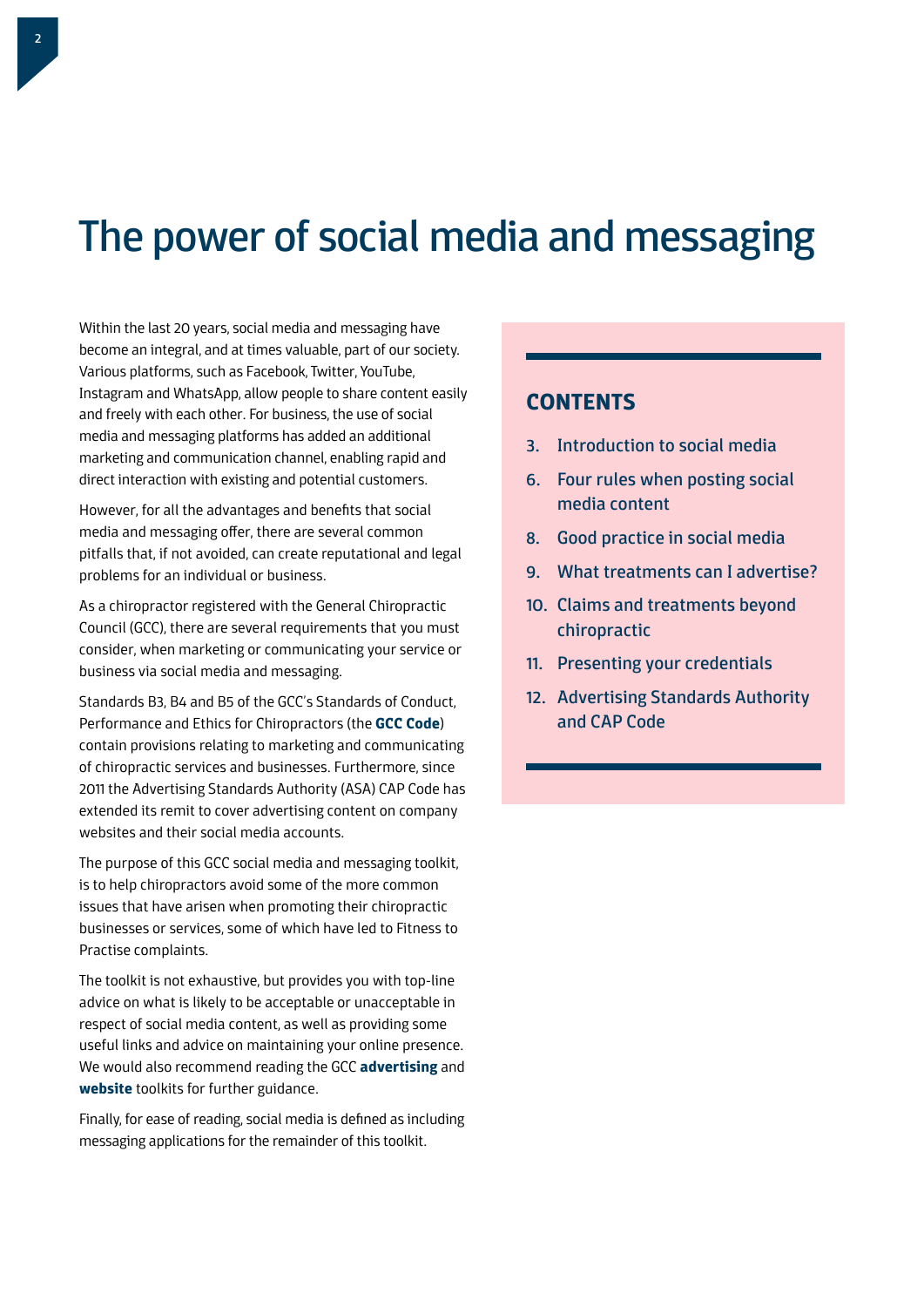## Introduction to social media

### **What is social media?**

Social media is an all-encompassing term for web-based applications that allow people to create and exchange content. This can include blogs, forums and messaging in written, image or video formats. The most common and popular social media platforms in the UK are Facebook, Instagram, Twitter, iMessage, WhatsApp, YouTube and Reddit.

The benefit of a well-developed and maintained social media presence is an increased profile with patients (existing or potential), the public, other chiropractors and healthcare professionals, academia, and business and media connections (journalists often use social media to source information and new contacts).

However, for all the positive benefits of social media, its ability to instantly create, comment on or share content can also prove problematic. In many cases a rash, illthought-out or ill-informed comment, posting or message can lead to negative feedback from followers and, in some cases, lead to complaints being made to the Advertising Standards Authority (ASA) or the GCC.

Social media can also be a time-consuming channel, be it creating or sourcing content. It is advisable to consider which platforms best reach your patients/customers, existing and potential. Creating accounts across multiple platforms that are rarely used or updated can damage your brand, whereas one well-maintained and populated account can do wonders for your reputation and business.

Finally, although social media platforms may offer different services, content upload options, and be aimed at different groups – eg. LinkedIn is primarily aimed at the business community – rules on what you can upload or share generally apply across the board.

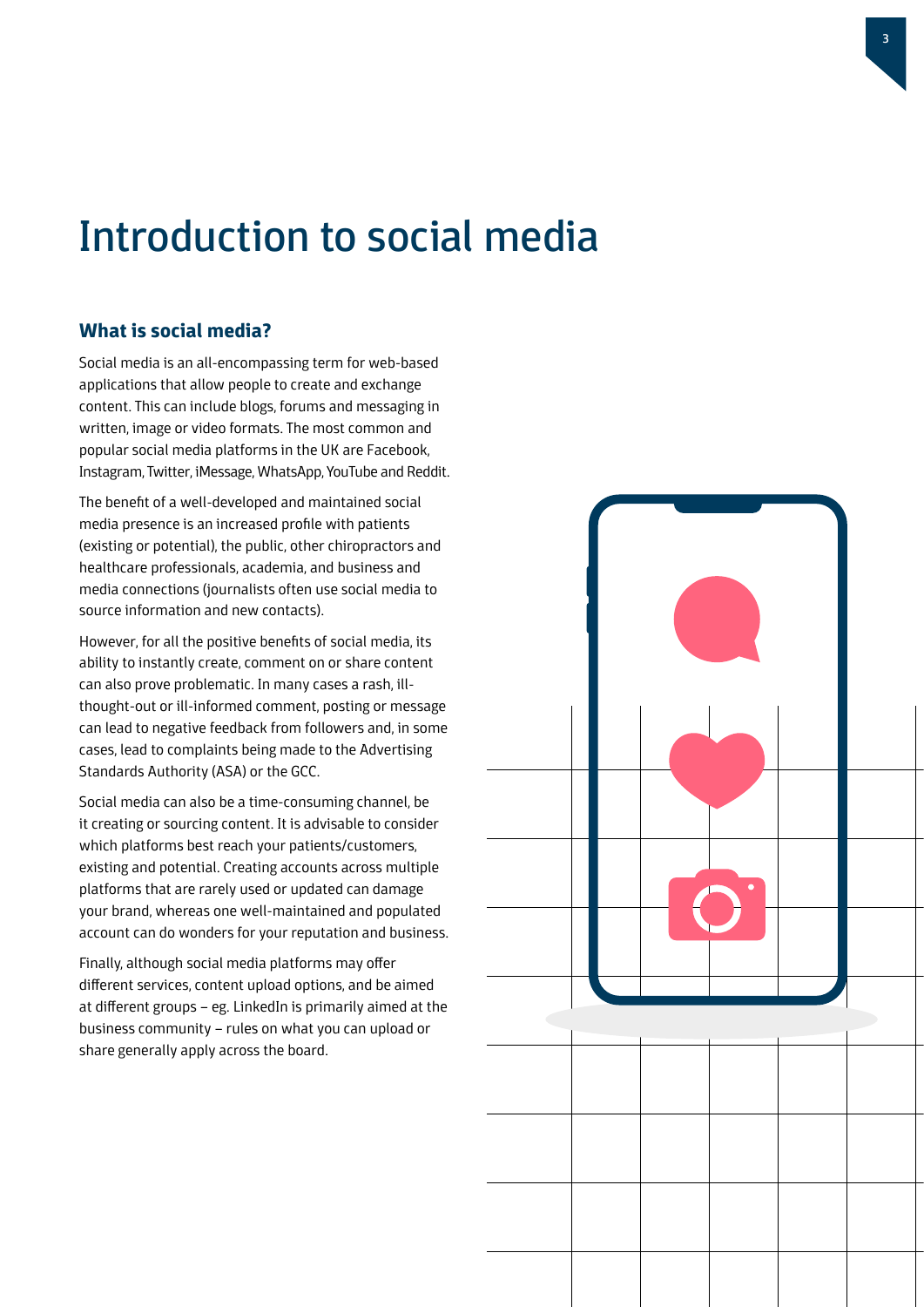### **Security and privacy of your account**

For both business and personal social media accounts, it is recommended that you fully understand the security and privacy settings for each platform. Remember that terms, conditions and settings vary between platforms, including copyright ownership of uploaded imagery.

#### **Security**

As with all secure business activity, such as maintaining patient records, it is essential that you keep control of who can access your accounts and upload content. It is not uncommon for businesses to forget to remove exemployees from their accounts.

Ensure your username and passwords are secure. Avoid simple passwords, eg. 1234 or password (65% of people use easy passwords), and try not use the same password for every account. If you suspect a security breach, change all passwords immediately, even if you don't think your other accounts have been affected. Password vaults are readily available for mobile or desktop systems.

#### Privacy

All social media platforms have options to vary the privacy and access settings of your account, ie. to allow only accepted followers to view content.

For most businesses, accounts are generally open, to allow the content to be seen by the widest audience possible, helping to attract new customers. However, even with a fully secure and follower-only account, content can still be leaked, accidentally or otherwise. Therefore, do not post anything that could be problematic for you or your business, today or in the future (we have all read stories of old postings and comments from celebrities coming back to haunt them!).

### **What content can I post?**

All social media platforms have their own codes of conduct, to prevent content that is deemed hurtful, inciteful or hateful to others (racist, homophobic, sexist, distasteful or inciting of violence being the most common reasons why posts or comments are flagged).

For a regulated profession such as chiropractic, registrants need to ensure they are compliant with the GCC Standards of Conduct, Performance and Ethics for Chiropractors (the **[GCC Code](http://www.gcc-uk.org/the-code)**), specifically Standards B3-B5. In summary, you have a responsibility to ensure information that you post or share is legal, decent, honest, truthful and puts the health and well-being of patients first. There is no exception to this rule. (See section: Four rules when posting social media content.)

### **Confidentiality**

Maintaining full confidentiality of patients is expected from all chiropractors, be it face to face or in writing, including patient files, advertising, website and social media content. Standard B4 of the GCC Code states that all registrants must:

"strictly maintain patient confidentiality when communicating publicly or privately, including any form of social media or when speaking to or writing in the media"

This Standard is reinforced by Standards B3 and B5.

B3: "Ensure your advertising is legal, decent, honest and truthful as defined by the Advertising Standards Authority (ASA) and conforms to their current guidance, such as the CAP Code."

B5: "Ensure your behaviour is professional at all times, including outside the workplace, thus upholding and protecting the reputation of, and confidence in, the profession and justifying patient trust."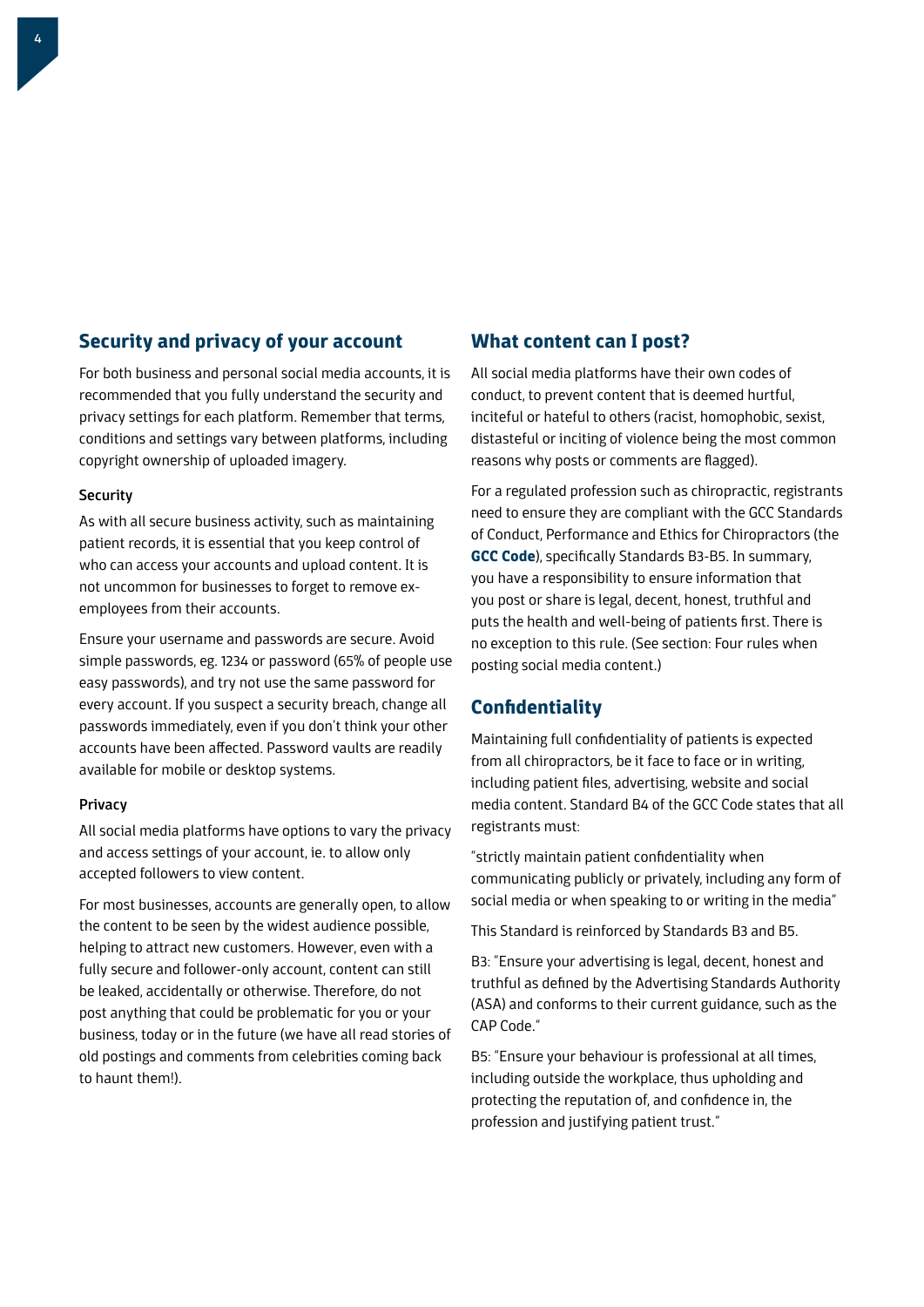If you wish to post testimonials, ensure you have full written consent from the patient or customer. We would also recommend that you allow them to view the wording and/or imagery before posting.

### **Personal and business social media boundaries**

Alongside our business activity, many of us also have personal social media and messaging accounts. However, as a chiropractor, you have a responsibility to ensure that comments regarding healthcare issues on personal accounts remain GCC Code-compliant.

The GCC has received complaints where registrants have made comments on their personal social media accounts relating to issues of public health, such as Covid-19 and the need for/use of PPE, that have broken GCC rules and guidance. If personal account postings or comments can be identified as from a GCC registrant, you may still attract a Fitness to Practise complaint.

Finally, postings or comments on a follower-only private account can still be leaked. Even if you decide to delete a posting, comment or message, it may already have been forwarded by a follower, innocently or otherwise.

## **TIP:**

If in doubt, don't post, comment or message. Ignorance is not an excuse in a GCC Fitness to Practise complaint.

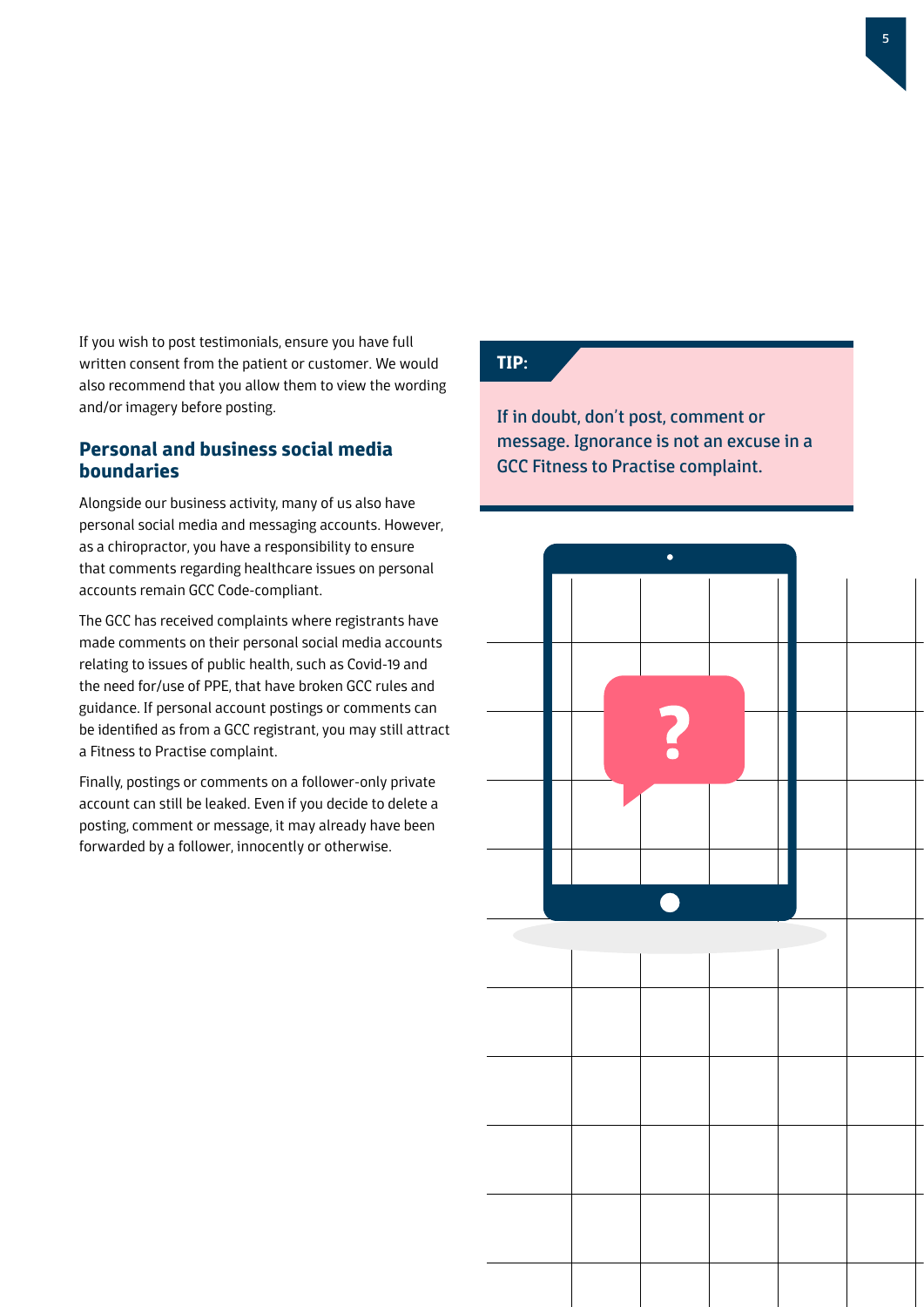## Four rules when posting social media content





The business or service being promoted must be legal and comply with all relevant UK laws.

Example: A person cannot call themselves as a chiropractor if they are not registered with the General Chiropractic Council. This would be a breach of Section 32 of the Chiropractors Act 1994.



Content should not cause serious or widespread offence, especially in the areas of race, religion, gender, sexual orientation, disability and age.

Example: A chiropractor posts an advertisement or comment looking to attract more female patients to their practice. They state that women are less able to tolerate pain than men. This would likely cause widespread offence to women on the basis of their gender.



Posting false and/or deceptive messages or facts with no grounds or merit to justify the statement.

Example: Chiropractors may treat patients who suffer from multiple sclerosis as a comorbid condition. However, to imply that a chiropractor can "treat multiple sclerosis" would create the false impression that chiropractic is an effective treatment for this condition.



The posting and/or content must not omit facts that may lead a person to believe something that is not true.

Example: A person posts a statement that they "studied chiropractic at university" when they attended the programme for only one day before leaving the course. The statement is correct (they did study chiropractic, albeit for one day) but not truthful, as most people reading that statement would assume the person had completed the programme and qualified as a chiropractor.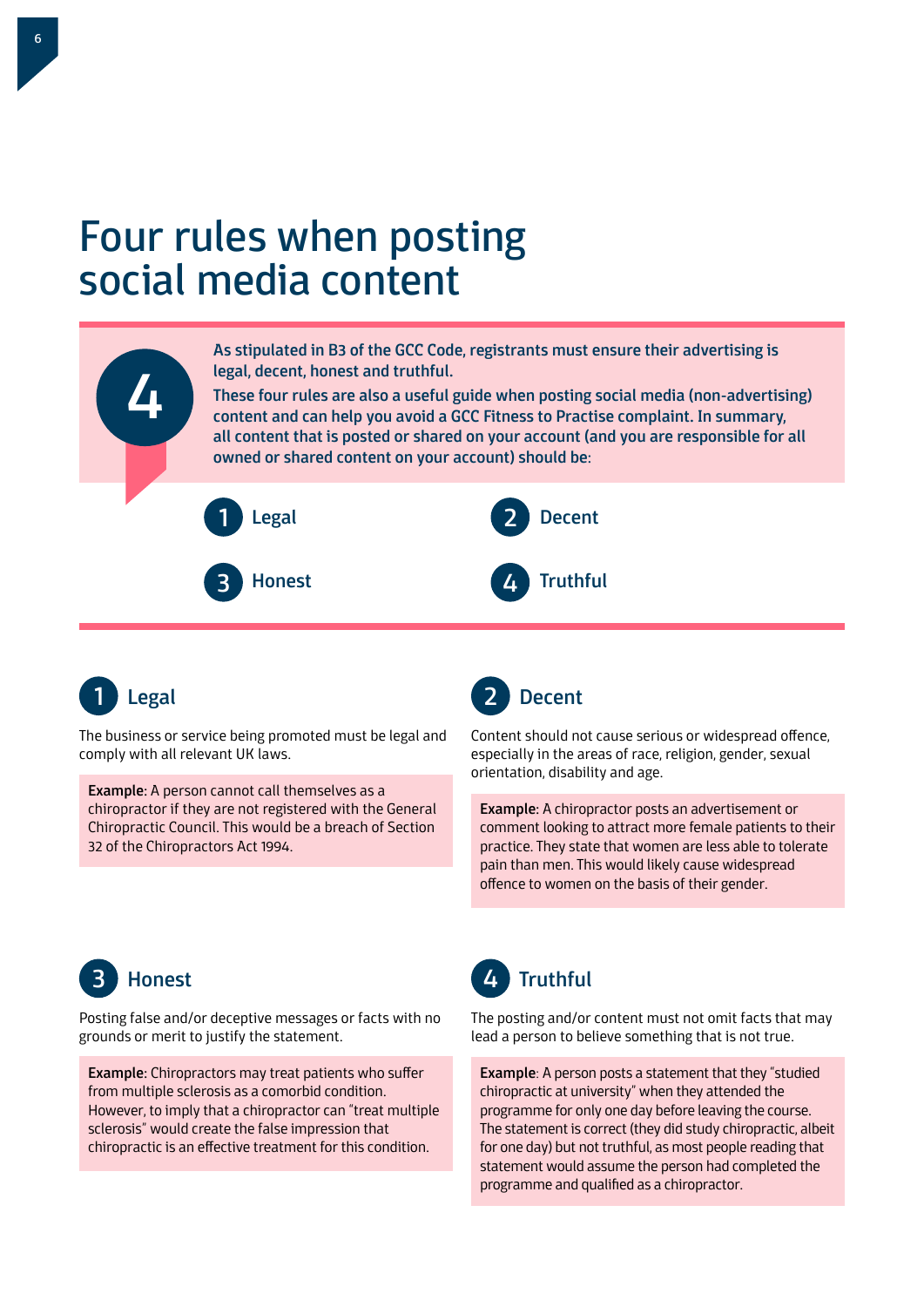As outlined, the guiding principle of the ASA CAP Code, as reflected in B3 of the GCC Code, stipulates that all advertising or promotion must be legal, decent, honest and truthful. However, as healthcare professionals, you have a responsibility to ensure all claims made, be it via advertising, on your website or through social media, do not materially mislead the public and/or patients.

Therefore, throughout the CAP Code, and in supplementary CAP guidance on substantiation of health claims, registrants are required to ensure content aimed at patients and the public is accurate and verifiable, socially responsible and free from misleading claims.



## Accurate and verifiable

Can you provide accurate, verifiable and robust proof for all the claims made about the service or business? If not, it will be deemed as misleading.

Example: A claim of being the "best chiropractor in the UK" can be made only if you have verifiable and independent documentation to justify this statement. If not, the claim is likely to be determined as misleading.



Not depicting, promoting, encouraging or condoning illegal, unsafe or anti-social behaviour.

Example: Discouraging vaccinations or promoting excessive concerns regarding the safety and efficacy of vaccines.



## Misleading Claims

When applying the CAP Code, the ASA's approach is that advertising, direct marketing and/or sales promotions, including those on website and social media, must not:

- 1) Claim an absolute guarantee of a cure
- 2) Claim that chiropractic treatment is risk-free or safer than other healthcare treatments
- 3) Present anecdotal evidence as being proven or scientific
- 4) Discourage an individual from seeking medical treatment from a general medical practitioner, if appropriate
- 5) Claim that chiropractic care can treat any condition unless that claim is substantiated in compliance with the CAP Code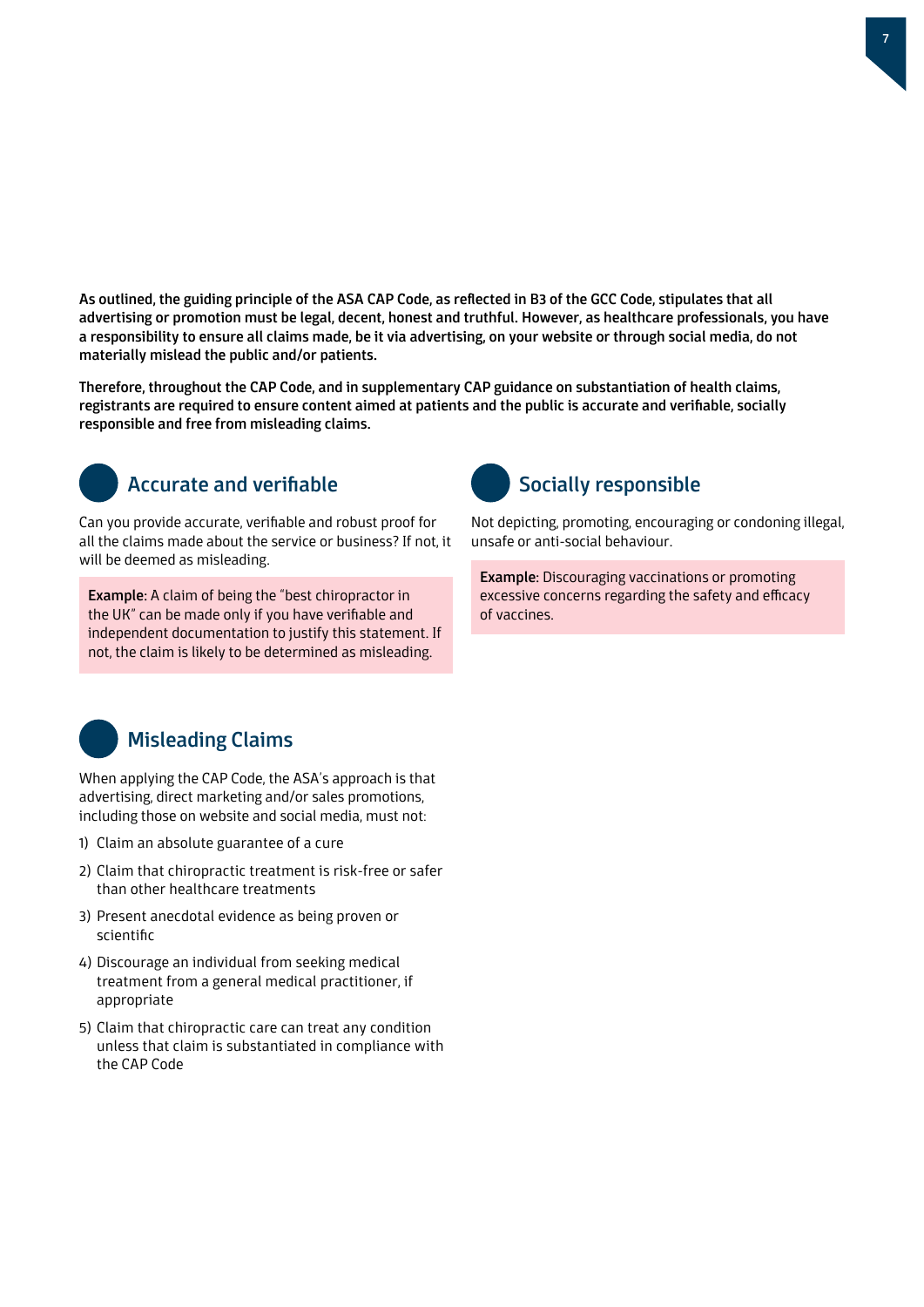## Good practice in social media

You should regularly curate your social media accounts, to ensure they are up to date and provide followers with useful and informative content.

The following are some suggested rules that you may wish to adopt/apply in your social media planning and maintenance.

#### 1) Reply to messages and comments

Social media allows you to communicate quickly with patient and customers. In return, people will expect you to respond to their comments and questions expediently. A 60-minute response rate is considered the ideal benchmark. However, within 24 hours is considered acceptable for a small business.

#### 2) Be nice, even if you receive negative comments

Do not ignore or block negative comments, but try to answer in a constructive and positive manner. If you receive comments that you believe break platform rules, eg. they are racist or abusive, report the person and post to the platform provider. Avoid getting into an argument.

#### 3) Limit your hashtags

It is easy to get carried away with hashtags. A maximum of three hashtags for any one message is a good guide (some suggest just one). When creating or using a multi-word hashtag, cap the first letter of every word, eg. #GeneralChiropracticCouncil, not #generalchiropracticcouncil. Finally, don't hijack other people's hashtags (general hashtags are fine, but not other businesses).

#### 4) Avoid 'Indiscriminate following'

Follow people or companies who are valuable and influential to your business or service.

#### 5) Share content from others

For most businesses, producing enough content for their social media accounts can be a difficult task. Sharing content from others can help populate your account, as long as it conveys your overall message or objectives. This can also make your account a more valuable and insightful profile to follow, than simply talking about yourself.

If using Twitter, set up and use the list function. This allows you to quickly review other key accounts and retweet relevant content. A good ratio is 70% other people's content and 30% your own. If sharing content, give a shout-out to the content provider.

Finally, be sure you are sharing content from a reputable source. Check beyond one posting or comment, to ensure they are not posting offensive or contradictory content that may damage your brand. Remember, sharing content and links to disreputable people/organisations, may lead to an ASA or GCC complaint.

#### 6) Limit and space your messaging

A useful guide is one Facebook or LinkedIn post, ten tweets and two Instagram posts per day. Try to space your postings, eg. sending ten tweets in ten minutes limits the impact of your messages and bombards followers. Some platforms, such as Twitter, have scheduling options.

#### 7) Don't oversell, inform

Although your aim may be to sell/promote your business or service, overt selling can become tiresome and be a turn off. Social media is more about promoting your brand and providing value and enrichment than simply pushing your service or business.

#### 8) Don't like your own content

You wouldn't have posted the content if you didn't like it!

#### 9) Don't post pictures of customers or named comments without permission

Without these permissions, you could fall foul of ASA, GCC and General Data Protection Regulation (GDPR) confidentiality rules.

#### 10) Don't ask people to follow you

"Sympathy" follows can look desperate. You want others to follow you because you are interesting and insightful.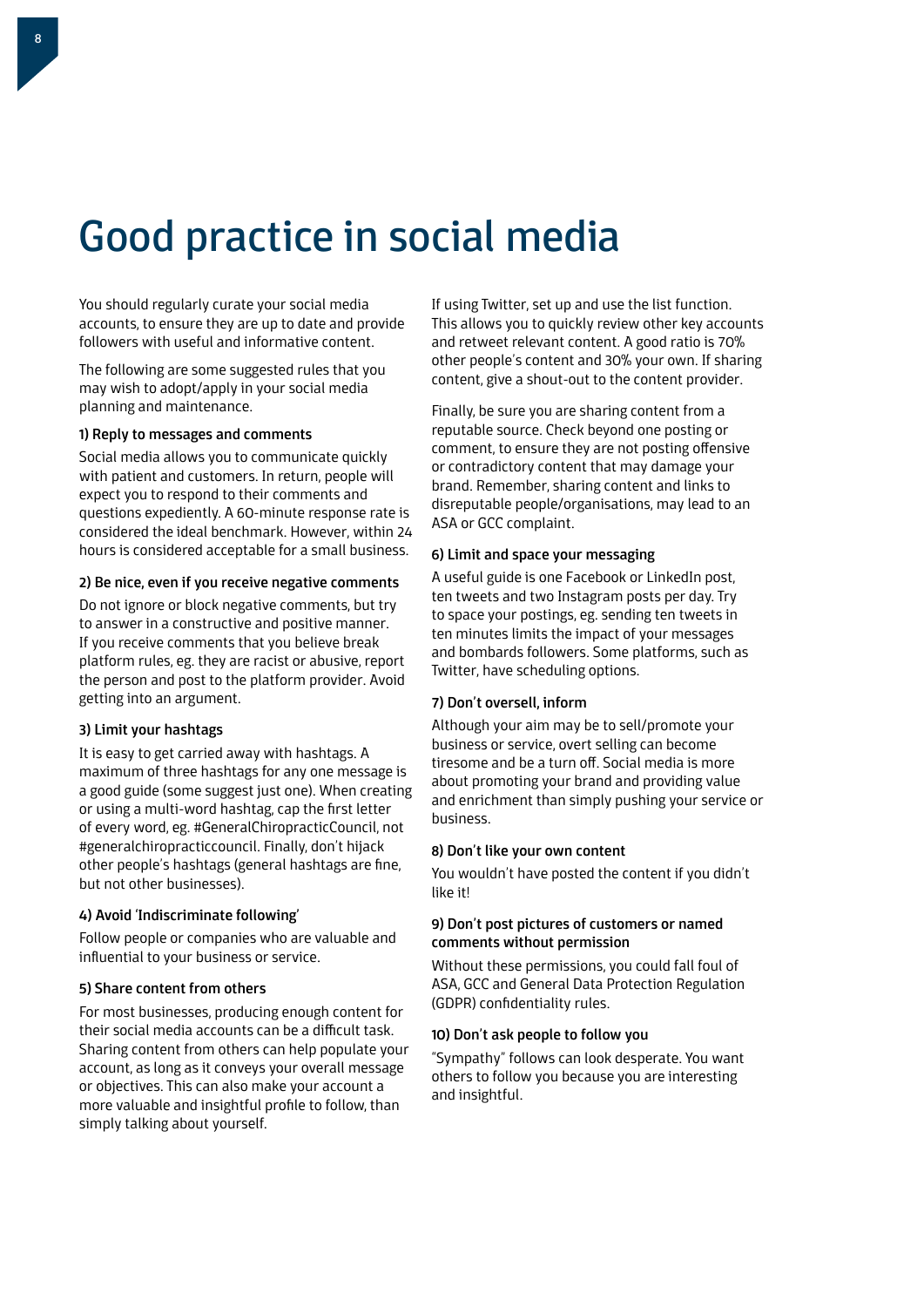## What treatments can I advertise?

In 2017, guidance was produced by the Committee of Advertising Practice on treatments that chiropractors can claim to treat. They are:

| Ankle sprain (short-term management)                                                                                                                          |
|---------------------------------------------------------------------------------------------------------------------------------------------------------------|
| Cramp                                                                                                                                                         |
| Elbow pain and tennis elbow (lateral epicondylitis) arising from associated mus-culoskeletal conditions<br>of the back and neck, but not isolated occurrences |
| Headache arising from the neck (cervicogenic)                                                                                                                 |
| Inability to relax                                                                                                                                            |
| Joint pains (including hip and knee pain from osteoarthritis as an adjunct to core osteoarthritis<br>treatments and exercise)                                 |
| General, acute and chronic backache, back pain (not arising from injury or acci-dent)                                                                         |
| Generalised aches and pains                                                                                                                                   |
| Lumbago                                                                                                                                                       |
| Mechanical neck pain (as opposed to neck pain following injury, ie. whiplash)                                                                                 |
| Migraine prevention                                                                                                                                           |
| Minor sports injuries and tensions                                                                                                                            |
| Muscle spasms                                                                                                                                                 |
| Plantar fasciitis (short-term management)                                                                                                                     |
| Rotator cuff injuries, disease or disorders                                                                                                                   |
| Sciatica                                                                                                                                                      |
| Shoulder complaints (dysfunction, disorders and pain)                                                                                                         |
| Soft tissue disorders of the shoulder                                                                                                                         |

Although these treatments are listed, any promotion, online or otherwise, must still comply with all other CAP Code requirements and the four rules. For example, you cannot promote one of the permissible treatments if you have no experience in undertaking that procedure (the GCC Code, Standard G3: "Chiropractors must work within the limits of their own knowledge, skills and competence.").

The GCC advises all registrants to check the latest Advertising Guidance regarding medical conditions that chiropractors can claim to treat (search: ASA Health Chiropractic), to ensure no updates or amendments have been made that may lead to an ASA or GCC complaint and/or investigation.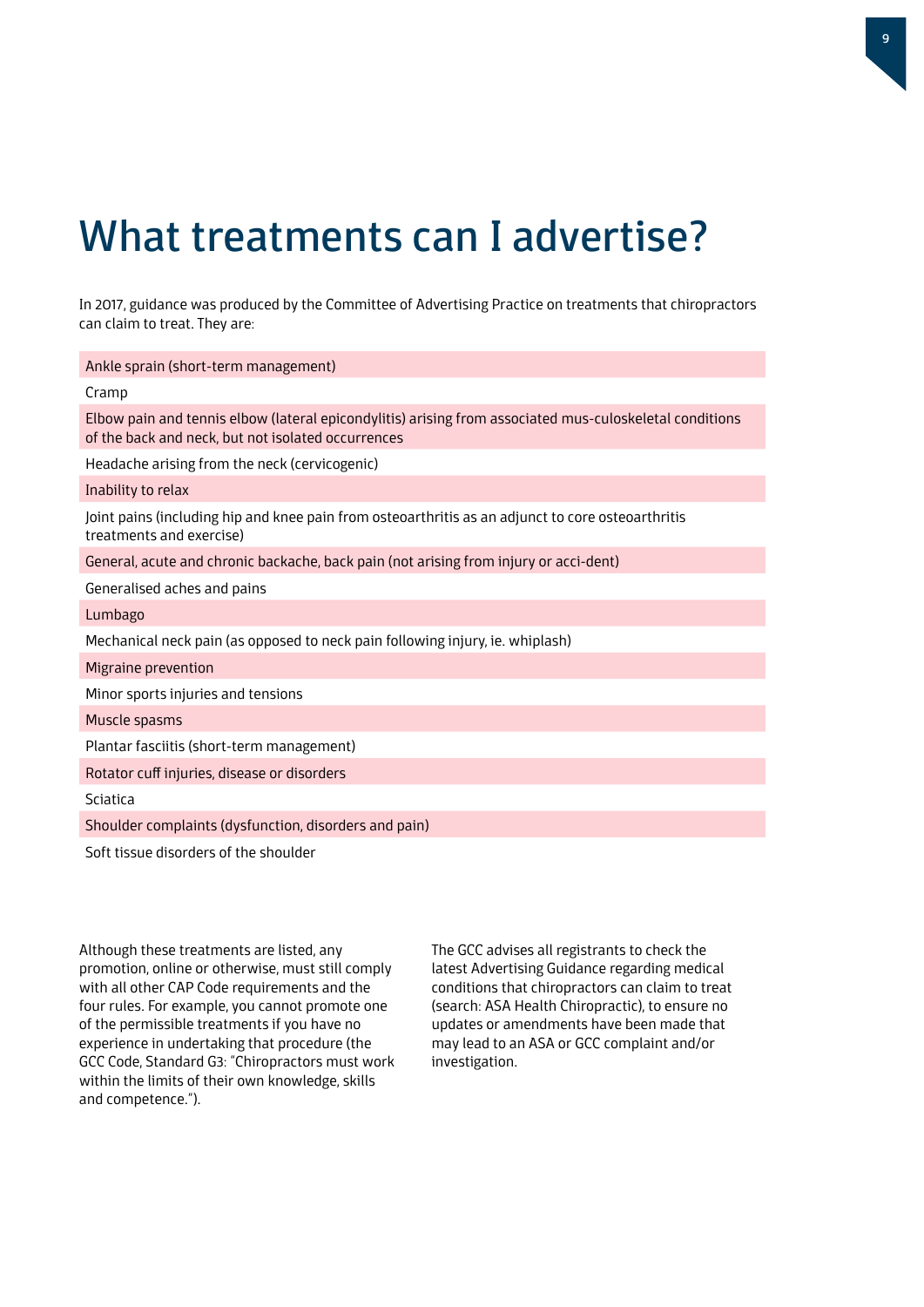## Claims and treatments beyond chiropractic

As outlined in What treatments can I advertise? on page nine, there is a wide range of conditions for which chiropractors have been trained to diagnose, treat, manage and/or prevent. Furthermore, there is a substantial body of evidence supporting chiropractic treatment for these conditions. These conditions therefore meet the four ASA rules, as outlined on page six.

Beyond these conditions and/or treatments, chiropractors can also provide valuable guidance to patients, helping to improve their overall physical, emotional and social wellbeing. This can include preventative advice, suggesting exercises and routines, helping with posture, and providing general health and wellness advice.

However, the GCC and ASA have received complaints from registrants, the public and organisations when chiropractors have "suggested or implied" that chiropractic can address wider health issues without any credible evidence or substantiation.

One such claim which has received attention and complaints is subluxation, although "innate intelligence", "adjustment", "power that heals a body", "treat the cause and not the symptoms", "long-term chiropractic care can prevent illnesses", and anti-vaccine or protection/ treatment against Covid-19 claims have also been highlighted in complaints. At this time, no verifiable or substantiated research or body of evidence to the CAP Code standards has been produced regarding these treatments or claims.

Regardless of personal belief, theory or philosophy, promotion of these treatments and/or claims can be potentially damaging to patients, as well as affect the trust and confidence in the chiropractic profession with the public, NHS, other medical professions and government. The GCC and ASA have a duty of care to protect the public from unfounded and non-evidenced claims.

## **Covid-19**

Some chiropractors have claimed or implied that spinal adjustment and/or manipulation may protect patients from contracting Covid-19, boosting their immune system and aiding their recovery. The GCC is clear that there is no credible scientific evidence that supports these claims, and chiropractors must not link treatments to Covid-19 in any way. Chiropractors making such claims will be in breach of the requirements set out in the GCC Code, and regulatory action will be taken. Where the GCC sees evidence of such claims, it will act.

## **Subluxation**

The use of the term "subluxation", and claims that imply subluxations inhibit the body's healing mechanisms and/ or that the body will not function or heal if subluxations are present and chiropractic treatment not provided, cannot be used in the UK as they do not meet ASA CAP Code and GCC standards.

Any claims will be viewed as misleading, as there is no verifiable scientific research or body of evidence to support these claims or theoretical model. See GCC guidance on **[Chiropractic Vertebral Subluxation Complex](http://www.gcc-uk.org/guidance-subluxation)**.

## **Definition of 'body of evidence'**

Any objective claim must be substantiated by available, credible and recognised scientific knowledge. To justify any claims (and it will be incumbent on the registrant to justify these claims), a body of evidence must be presented that meets CAP standards.

A "body of evidence" can include single and double-blind studies and observational human studies. The evidence should normally include one adequately controlled experiential human study, although a controlled observational study may be acceptable in some circumstances. Requirements on methodology, size, duration and nature of the study group must comply with CAP requirements, as well as an objective review of all the data, if the report has not been published in a reputable peer-reviewed journal.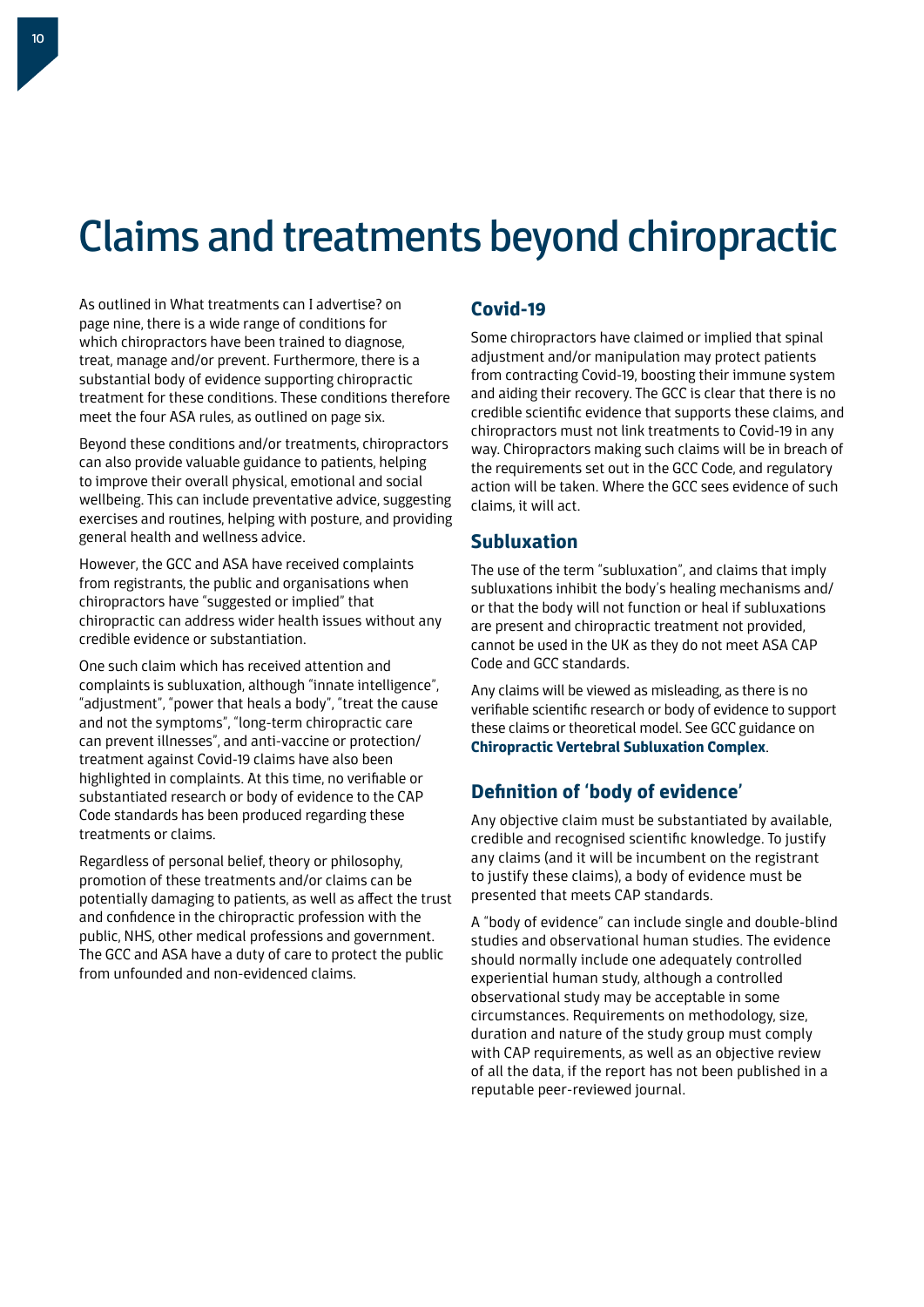## Presenting your credentials

As a chiropractor, you are in the favourable position of being able to state that you are registered with the General Chiropractic Council.

The GCC encourages all registrants to promote their credentials openly, but above all accurately and honestly, on their business social media accounts.

### **When can I state I'm a chiropractor?**

At the time that you post or message content that is visible to the public, you can state you are a chiropractor if:

- 1) You are listed on the GCC register of chiropractors and your fees are fully paid
- 2) You have not been suspended or removed from the GCC register of chiropractors

If you have changed to non-practising status, all materials must make clear your non-practising status.

### **Can I use my 'Doctor' title?**

If you use the courtesy title of Doctor, or its abbreviation Dr or DC, you must state clearly within any public-facing content that you are not a registered medical practitioner, but a Doctor of Chiropractic (DC).

The GCC may undertake a Fitness to Practise investigation where a chiropractor does not clarify they are a Doctor of Chiropractic.

## **Using the GCC "Registered" logo and your registration number**

GCC research has found that the public and patients are reassured when they know that a healthcare professional is regulated. This is seen with general medical practitioners, dentists and pharmacists.



However, public awareness of some regulated professions, such as chiropractors and osteopaths, is lower. The GCC therefore recommends that registrants use the GCC "Registered" logo on printed and online marketing content, where appropriate.

Further assurance of your credentials can be offered by providing your GCC registration number. This allows all potential and existing patients to verify your professional credentials through the GCC **[Find a Chiropractor](http://www.gcc-uk.org/find-a-chiropractor)** search function on the GCC website.